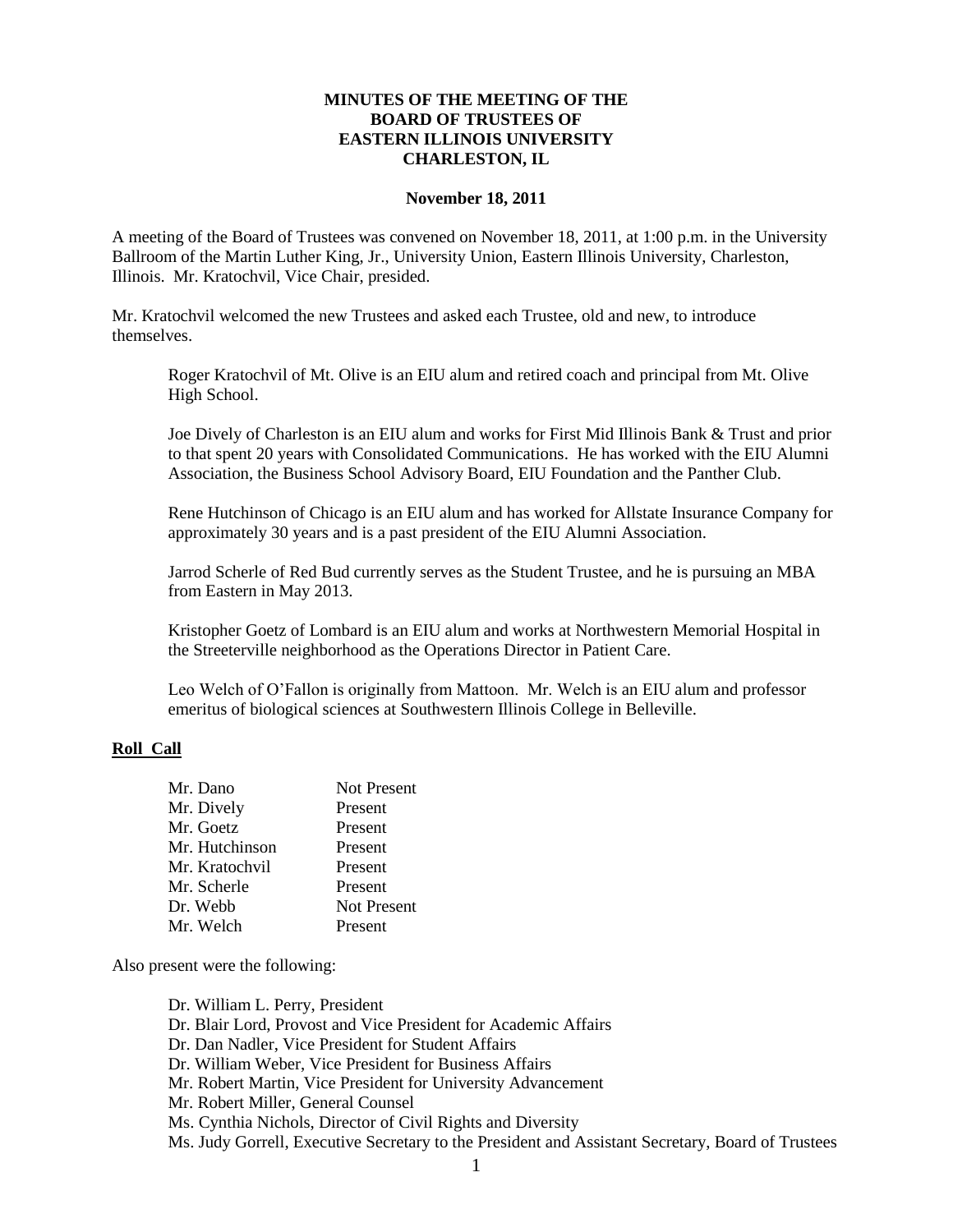Mr. Brad Ingram, Board Counsel Mr. Paul McCann, Treasurer, Board of Trustees

### **Executive Session**

Mr. Welch moved that the Board of Trustees convene into Executive Session to consider collective negotiating matters as permitted by Section 2.C.2 of the Open Meetings Act, pending, probable and imminent litigation as permitted by Section 2.C.11 of the Open Meetings Act, and executive session minutes, as permitted by Section 2.C.21 of the Open Meetings Act. Mr. Scherle seconded the motion.

Roll was called and the vote was as follows:

| Mr. Dively     | Present |
|----------------|---------|
| Mr. Goetz      | Present |
| Mr. Hutchinson | Present |
| Mr. Scherle    | Present |
| Mr. Welch      | Present |
| Mr. Kratochvil | Present |

Motion carried.

Mr. Welch moved to return to Open Session. Mr. Hutchinson seconded the motion.

Roll was called and the vote was as follows:

| Yes |
|-----|
| Yes |
| Yes |
| Yes |
| Yes |
| Yes |
|     |

Motion carried.

### **Action Items**

- 1. Mr. Kratochvil nominated Mr. Leo Welch to serve as Secretary; Mr. Scherle seconded the nomination. Mr. Welch was elected Secretary by secret ballot.
- 2. Mr. Welch moved to approve the minutes of the Board Meeting on September 16, 2011. Mr. Scherle seconded the motion.

Roll was called and the vote was as follows:

| Mr. Dively     | Yes     |
|----------------|---------|
| Mr. Goetz      | Abstain |
| Mr. Hutchinson | Yes     |
| Mr. Scherle    | Yes     |
| Mr. Welch      | Yes     |
| Mr. Kratochvil | Yes     |
|                |         |

Motion carried.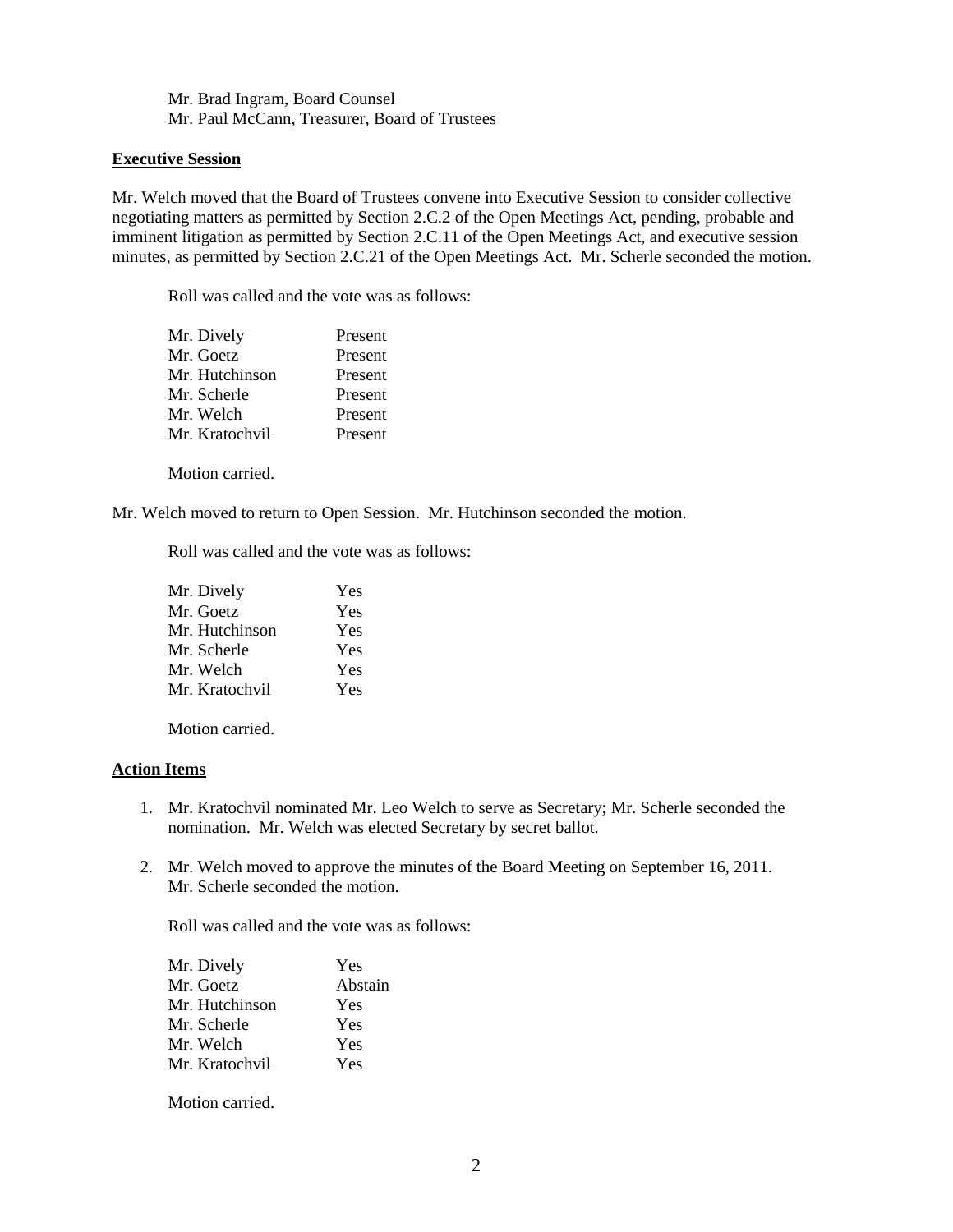- 3. Executive Session Minutes Mr. Ingram reported that the executive session minutes were reviewed according to statute and no action is to be taken at this time.
- 4. Dr. Perry introduced Dr. Wesley Whiteside an emeritus faculty member of the botany department at Eastern Illinois University who served from 1960-1987. Dr. Whiteside has taught many, many students with kind and caring concern in subjects such as general botany, local flora, plant taxonomy, plant morphology and mycology. The botanical garden was started in 1963 and grew to its current size of 5 acres and includes hundreds of species. Mr. Welch, who was a major and then a minor in biological sciences including zoology and botany, and a former student of Dr. Whiteside, thanked him for his work and the gift of the botanical garden and reflected on his days as a student on Eastern's campus.

Mr. Martin referred to the addendum, Real Property Gift Acquisition, for action. The Donor agrees to make a testamentary disposition by which the Successor Trustee of the Wesley C. Whiteside 1999 Declaration of Trust will convey to the Board of Trustees of Eastern Illinois University the following described real estate:

TRACT I: PART OF THE NORTH 10 CHAINS OF LOT TWO (2) OF THE SOUTHWEST QUARTER (SW. 1/4) OF SECTION SEVEN (7), TOWNSHIP TWELVE (12) NORTH, RANGE TEN (10) EAST OF THE THIRD PRINCIPAL MERIDIAN, DESCRIBED AS FOLLOWS:

BEGINNING AT THE INTERSECTION OF THE SOUTH LINE OF THE NORTH 10 CHAINS OF LOT TWO (2) OF THE SOUTHWEST QUARTER (SW. 1/4) OF SAID SECTION SEVEN (7), AND THE SOUTH RIGHT OF WAY LINE OF FEDERAL AID ROUTE 17 (NOW STATE ROUTE #16); THENCE EAST 555.00 FEET TO THE CENTER LINE OF THE NORTH AND SOUTH PUBLIC ROAD; THENCE NORTH 273.00 FEET; THENCE SOUTH 59 DEGREES 19 MINUTES WEST A DISTANCE OF 19.00 FEET; THENCE NORTH 64 DEGREES 42 MINUTES WEST 104.84 FEET; THENCE SOUTHWESTERLY AROUND A CURVE TO THE LEFT ALONG THE SOUTH RIGHT OF WAY LINE OF STATE ROUTE #16, A DISTANCE OF 531.93 FEET TO THE PLACE OF BEGINNING, COLES COUNTY, ILLINOIS.

TRACT II: PART OF THE NORTH HALF (N.1/2) OF LOT ONE (1) OF THE SOUTHWEST QUARTER (SW.1/4) OF SECTION SEVEN (7), TOWNSHIP TWELVE (12) NORTH, RANGE TEN (10) EAST OF THE THIRD PRINCIPAL MERIDIAN, COLES COUNTY, ILLINOIS, DESCRIBED AS FOLLOWS:

LOT ONE (1) AS A PLACE OF BEGINNING; THENCE CONTINUING SOUTH 21.00 FEET, MORE OR LESS, TO AN EXISTING FENCE LINE; THENCE EAST ALONG SAID FENCE LINE TO THE CENTER LINE OF A DITCH; THENCE NORTHWESTERLY ALONG THE CENTER LINE OF SAID DITCH TO THE SOUTH LINE OF THE NORTH HALF (N.1/2) OF LOT ONE (1) OF THE SOUTHWEST QUARTER (SW.1/4) OF SECTION SEVEN (7), TOWNSHIP TWELVE (12) NORTH, RANGE TEN (10) EAST; THENCE WEST ALONG SAID SOUTH LINE A DISTANCE OF 1,088.00 FEET TO THE PLACE OF BEGINNING, COLES COUNTY, ILLINOIS. TRACT IV: ALL THE NORTH 10 CHAINS OF LOT TWO (2) OF THE SOUTHWEST QUARTER (SW.1/4) OF SECTION SEVEN (7), TOWNSHIP TWELVE (12) NORTH, RANGE TEN (10) EAST OF THE THIRD PRINCIPAL MERIDIAN, LYING EAST OF THE COUNTY ROAD, EXCEPT THAT PORTION THEREOF CONVEYED TO THE STATE OF ILLINOIS FOR ROAD PURPOSES AND RECORDED IN THE RECORDER'S OFFICE OF COLES COUNTY, ILLINOIS, AT DEED RECORD 367 PAGE 78, AND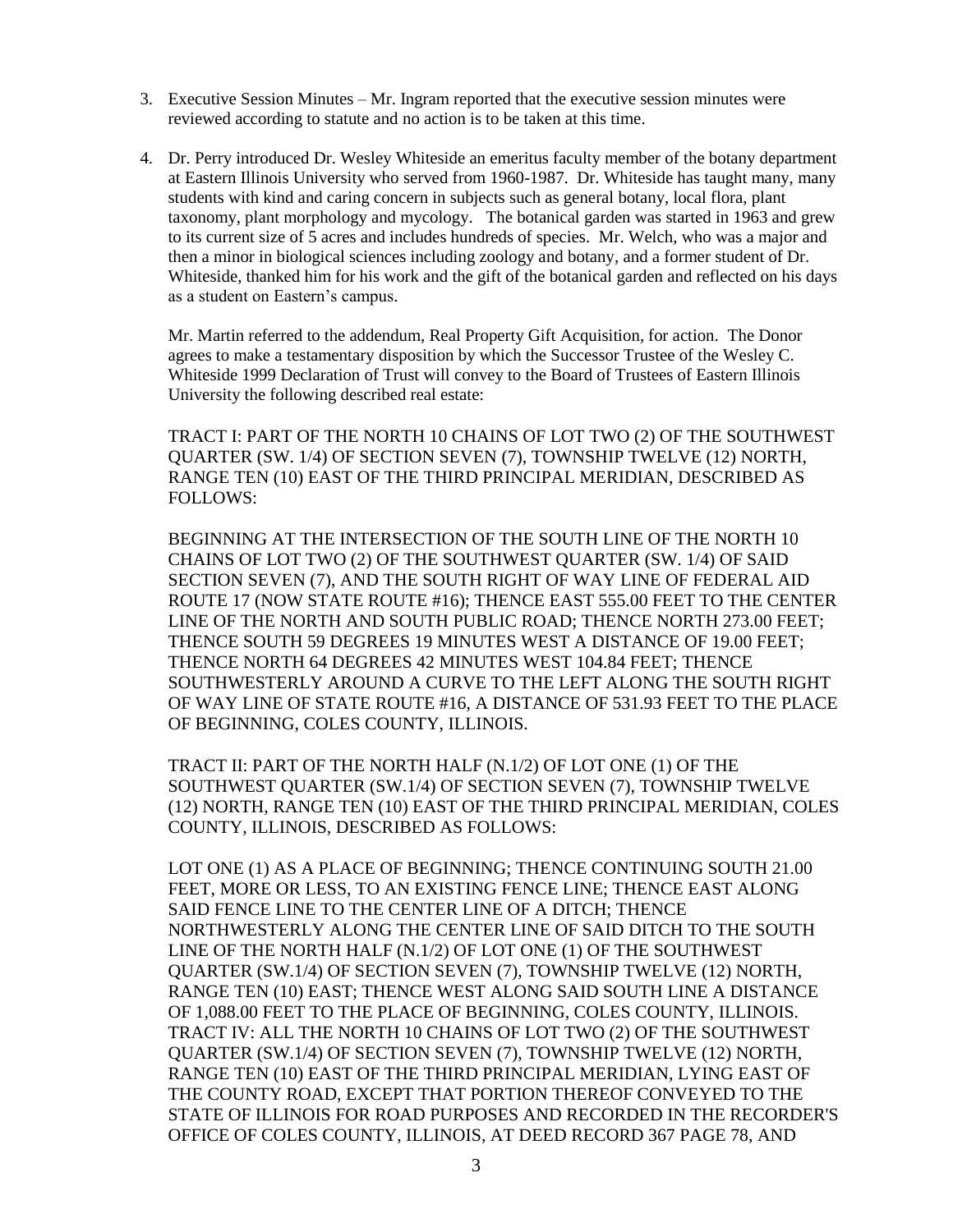# EXCEPT THE COAL, OIL AND MINERAL RIGHTS IN, UNDER AND TO THE PROPERTY RESERVED IN A CONVEYANCE RECORDED IN THE RECORDER'S OFFICE OF COLES COUNTY, ILLINOIS, AT DEED RECORD 367 PAGE 78.

Dr. Perry noted that graduate and undergraduate students in the field of biological sciences will have the opportunity to do research and community outreach at this living laboratory, these botanical gardens. Graduate students will have internship and thesis opportunities focused on their research at the Whiteside Botanical Gardens. Part of the property is farmland and the farmland portion can be rented for cash crops or utilized for research in growing select crops for our renewable energy center for testing. There are many many uses of the land but the main focus is the wonderful botanical garden treasure that Dr. Whiteside has developed over many years. The Department of Biological Sciences' plan is for this property to be an educational research and outreach facility for Eastern Illinois University.

5. Mr. Welch moved to approve the acceptance of the Wesley Whiteside Botanical Gardens; Mr. Hutchinson seconded the motion.

Roll was called and the vote was as follows:

| Mr. Dively     | Yes |
|----------------|-----|
| Mr. Goetz      | Yes |
| Mr. Hutchinson | Yes |
| Mr. Scherle    | Yes |
| Mr. Welch      | Yes |
| Mr. Kratochvil | Yes |
|                |     |

Motion carried.

6. Mr. Dively moved to approve the purchase of the Outdoor Sports Venues at a cost not to exceed \$3,260,500.00 which includes a general bid of \$2,750,000.00 from Hellas Construction, Austin, TX; electrical bid of \$212,274.00 from Anderson Electric, Mattoon, IL; alternate electric-Alt. 4 of \$113,900.00; and a contingency of \$268,226.00. The source of funds is local funds/income funds. Mr. Scherle seconded the motion.

The project calls for the demolition and replacement of the existing running rack and the existing synthetic turf football field at O'Brien Field. The visitor bleachers will be modified to allow track events to be moved to the exterior of the track. Alternates include electrical power for the special events areas.

Roll was called and the vote was as follows:

| Mr. Dively     | Yes |
|----------------|-----|
| Mr. Goetz      | Yes |
| Mr. Hutchinson | Yes |
| Mr. Scherle    | Yes |
| Mr. Welch      | Yes |
| Mr. Kratochvil | Yes |

Motion carried.

7. Mr. Scherle moved to approve the Appropriated/Income Funds Budget Increase as requested; Mr. Welch seconded the motion.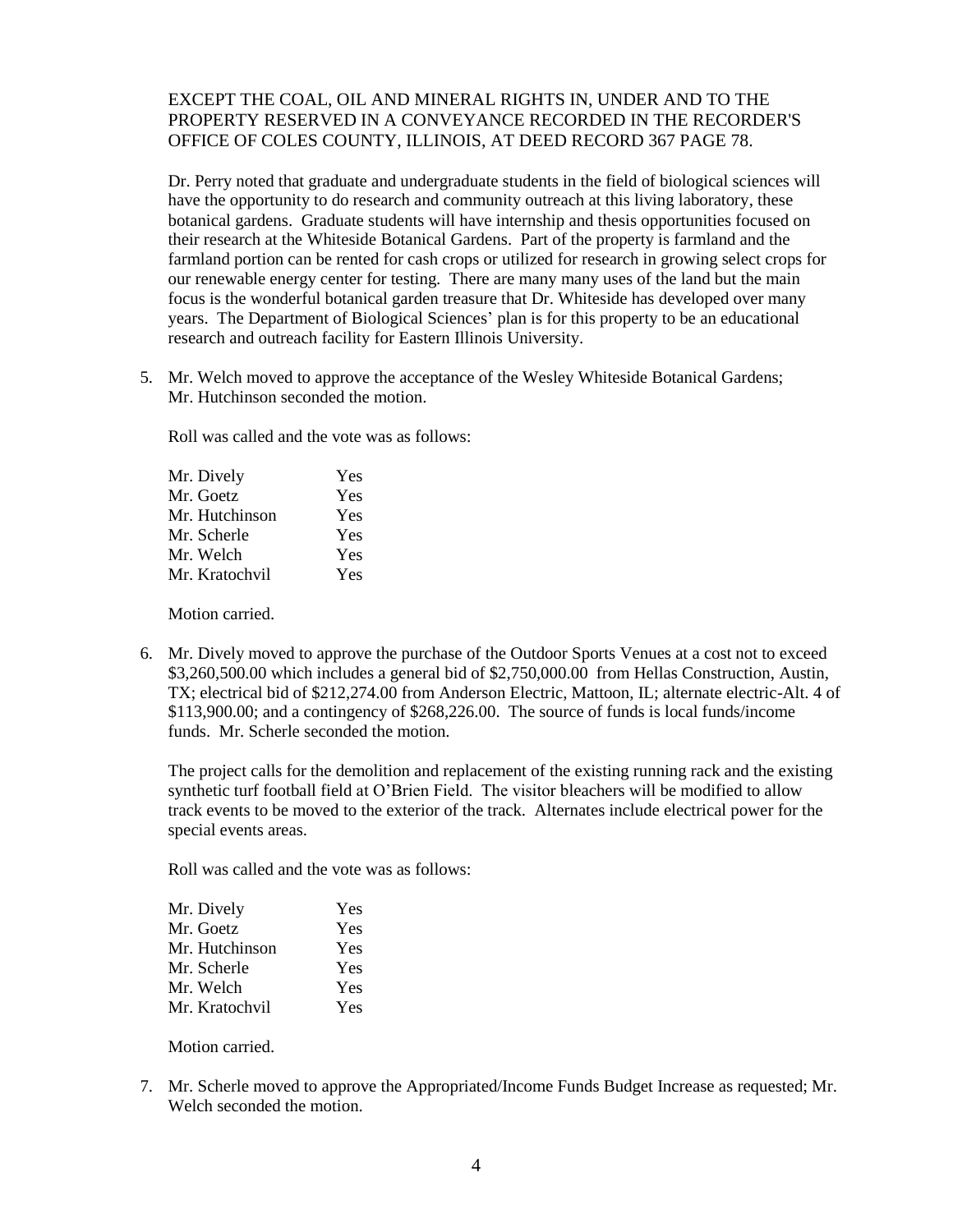On June 20, 2011, the Board of Trustees approved the university's budget for Fiscal Year 2012, which included an appropriated/income funds budget for revenue expenditures of \$114,741,400. The university requests approval to make an increase of \$3,184,800 in its appropriated/income funds budgeted expenditures for Fiscal Year 2012. This amount represents one-time carryforward of income funds from Fiscal Year 2011 that resulted from the university's cash flow management.

Roll was called and the vote was as follows:

| Mr. Dively     | Yes |
|----------------|-----|
| Mr. Goetz      | Yes |
| Mr. Hutchinson | Yes |
| Mr. Scherle    | Yes |
| Mr. Welch      | Yes |
| Mr. Kratochvil | Yes |
|                |     |

Motion carried.

### **Information Items**

### **President's Report**

Dr. Perry asked Dr. Lord to introduce Dean Bonnie Irwin, who shared information about an award recently received by Dr. David Raybin of the English Department. Dr. Raybin was named the Illinois State Professor of the Year, which is the first award of this type received by a faculty member at EIU. The award is given by the Carnegie Foundation for the Advancement of Teaching and the Council for Advancement of Support of Undergraduate Education. Of the 300 professors nominated, only 27 received this award.

Dr. Perry then gave a brief mid-year report, mentioning EIU's most recent US News & World Report ranking, the Campaign for Eastern – which is currently at about 93% of the financial goal, the Renewable Energy Center opening, the strategic planning effort, student community service, several accreditations and re-certifications, current enrollment numbers, and three issues important to Eastern that will be taken up in the spring General Assembly. These issues are the budget, the pension system, and continuing to press for funding of our new Science Building.

### **Report from Board Chair**

Mr. Kratochvil read commendations for Ms. Julie Nimmons and Mr. William O'Rourke, to thank them for their service as members of the Board.

# *Commendation Presented to Julie I. Nimmons*

*WHEREAS, Julie I. Nimmons has devoted her career to bettering society as an exemplary educator, businesswoman and community servant, while generously supporting Eastern Illinois University in its educational ventures; and*

*WHEREAS, Mrs. Nimmons, having received her bachelor's degree in music from Eastern, taught elementary music and directed the junior high and high school choruses for Piasa Southwestern District #9; and*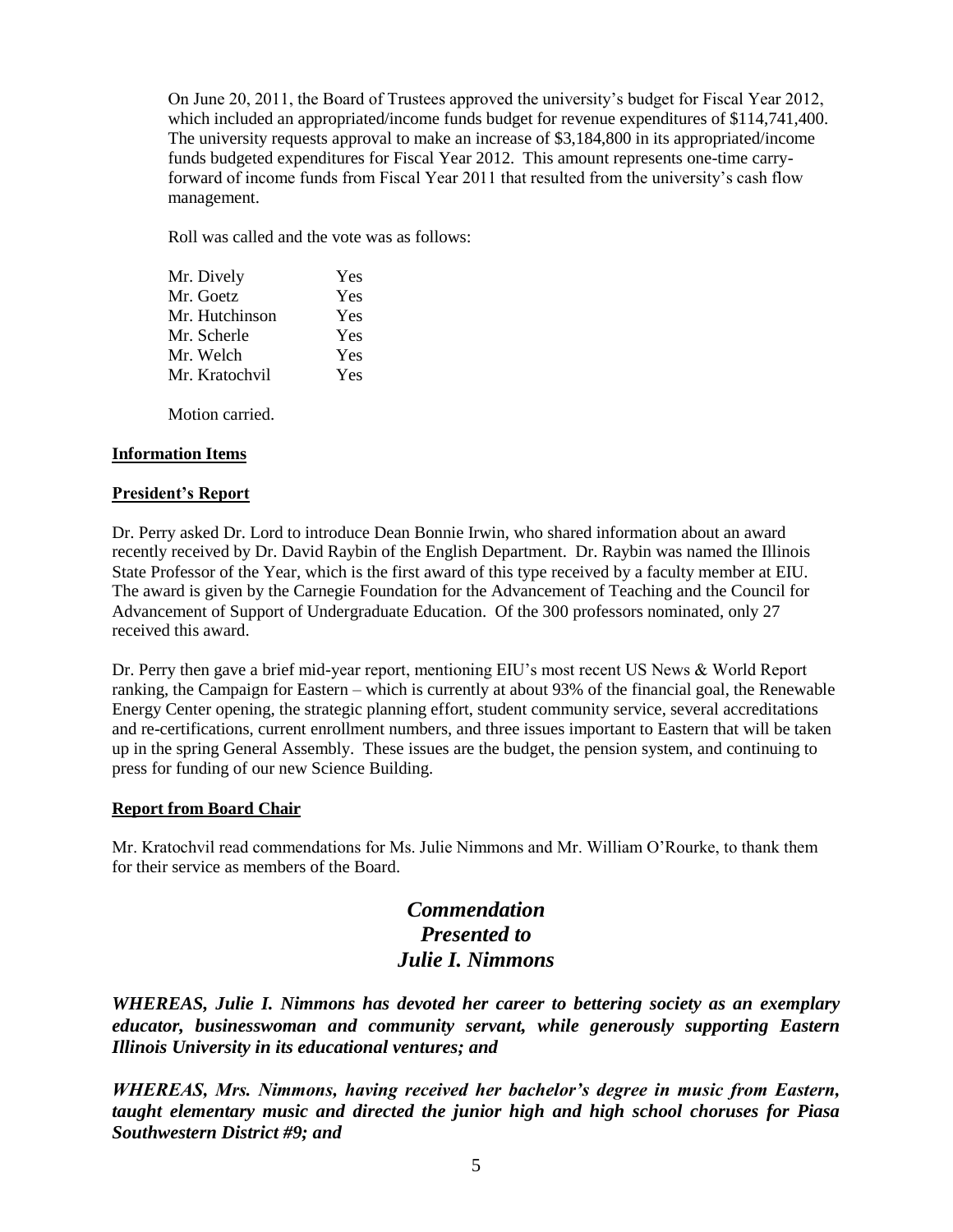*WHEREAS, her subsequent association with Schutt Manufacturing Group led to a highly successful business career; and*

*WHEREAS, despite that busy career, Mrs. Nimmons continued to generously give of her time and talents, contributing to her local community and causes further afield, including service on the Litchfield (Illinois) City Planning Commission, the Lincoln Land Community College Business Advisory Board, the National Athletic Trainers Association Research and Education Foundation Board of Directors, the State of Illinois' Governor's Council on Health and Physical Fitness and the Illinois State Board of Trustees for the Fellowship of Christian Athletes; and*

*WHEREAS, Mrs. Nimmons has been a highly valued member of the EIU Board of Trustees from 2001 to 2011, a time period that included such campus milestones as the planning and construction of the Renewable Energy Center; the construction of the Dr. Louis M. Grado Building, which houses Eastern's Textbook Rental Service; the rededication of Blair Hall; the completion of the Doudna Fine Arts Center renovation/expansion; and the creation of a new nursing program; and*

*WHEREAS, Mrs. Nimmons has been instrumental in the outstanding success of the \$50 million Expect Greatness capital campaign, now underway, serving as its enthusiastic and highly effective chairwoman.* 

*NOW, THEREFORE, BE IT RESOLVED THAT the members of the Eastern Illinois University Board of Trustees, along with the University's administration, faculty, staff and students, do hereby express their utmost gratitude to Mrs. Julie I. Nimmons for her dedicated service to Eastern Illinois University and the people of Illinois, and do hereby thank her for her past, present and future service to the University and the community at large.*

# *Commendation Presented to William G. O'Rourke*

*WHEREAS, William G. O'Rourke has devoted his career to public service, while generously supporting Eastern Illinois University in its educational ventures; and*

*WHEREAS, Mr. O'Rourke, having received his bachelor's degree in political science from Eastern, worked in various managerial roles for the Illinois Secretary of State's Office, Sangamon County and the City of Springfield; and*

*WHEREAS, despite a busy career, Mr. O'Rourke continued to generously give of his time and talents, contributing to many service and civic organizations, including the American Business Club, United Cerebral Palsy, the Elks Club, Knights of Columbus, Friend-in-Deed, and Ronald McDonald House; and*

*WHEREAS, Mr. O'Rourke has continued to support his alma mater over the years, being actively involved in the Springfield chapter of the EIU Alumni Association and other related activities, and having shared his talents and resources with the EIU Athletic Department and serving on the Panther Club Board of Directors; and*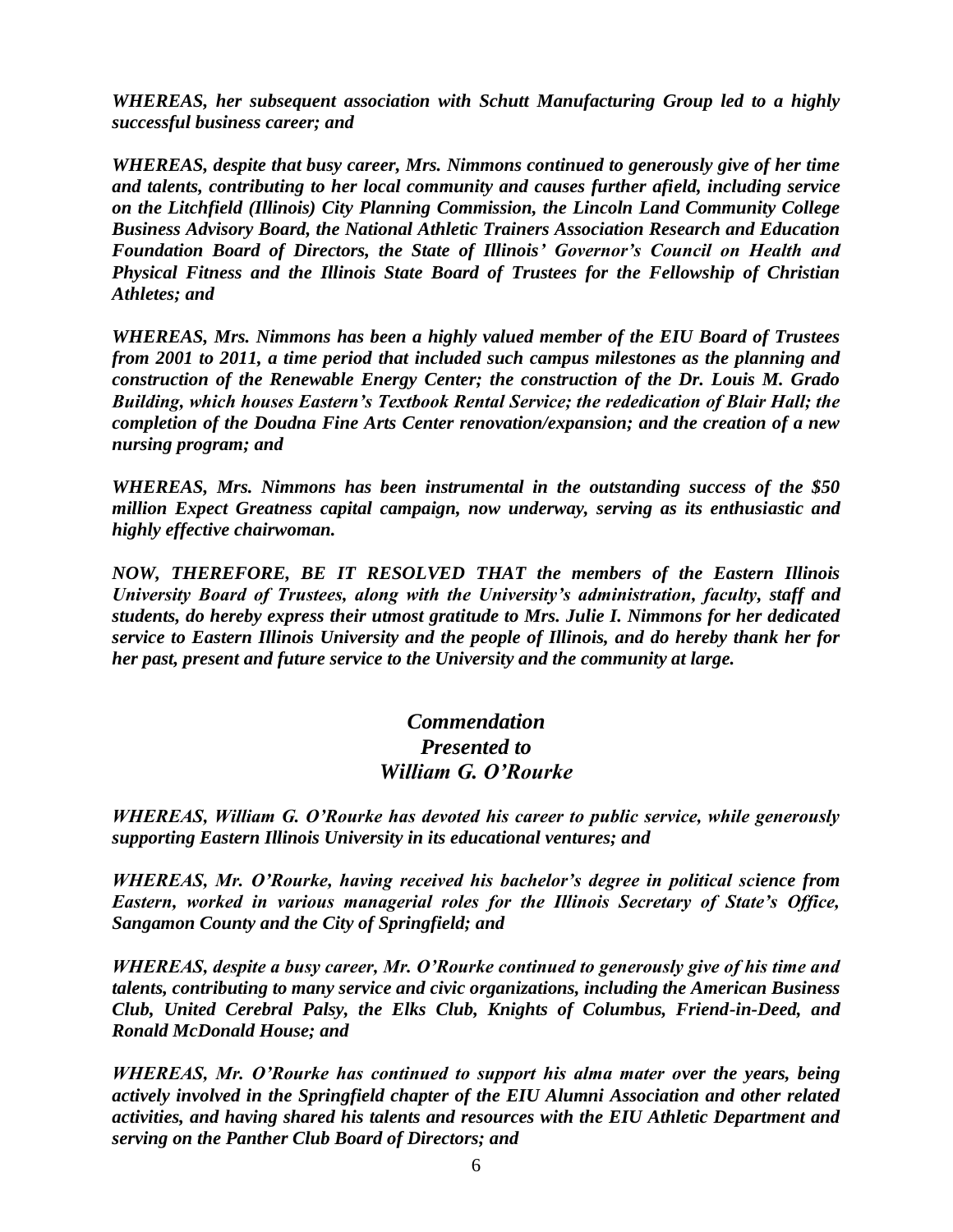*WHEREAS, Mr. O'Rourke has been a highly valued member of the EIU Board of Trustees from 2005 to 2011, a time period that included such campus milestones as the planning and construction of the Renewable Energy Center and its companion campus energy improvement program; the construction of the Dr. Louis M. Grado Building, which houses Eastern's Textbook Rental Service; the completion of the Doudna Fine Arts Center renovation/expansion; and the creation of a new nursing program.*

*NOW, THEREFORE, BE IT RESOLVED THAT the members of the Eastern Illinois University Board of Trustees, along with the University's administration, faculty, staff and students, do hereby express their utmost gratitude to Mr. William G. O'Rourke for his dedicated service to Eastern Illinois University and the people of Illinois, and do hereby thank him for his past, present and future service to the University and the community at large.*

## **Committee Reports**

Executive/Planning Committee – Mr. Kratochvil reported that the committee met this morning for an extended period of time. As a brief orientation, each of the vice presidents and direct reports of the president shared information pertinent to his/her area of responsibility. After, as well as during the presentations board members were given an opportunity to ask questions.

Board Relations Committee – No report.

Finance/Audit Committee – Mr. Kratochvil reported that a budget overview and update was given, and that the strategic plan was also discussed.

Board Regulations – No report.

Academic and Student Affairs Committee – No report.

## **Alumni Association Report**

Mr. Hugh O'Hara provided an update on Alumni Association events such as a trip to a Cubs baseball game, black student reunion, and a cheer team reunion at Homecoming. He also mentioned the alumni awards recipients, and scholarships that are given out through the Alumni Association. Mr. O'Hara reported that the Alumni Association is looking at creating awards for approximately 25 outstanding seniors this year, which is an effort to involve current students in the association and garner their interest as future members.

### **Earned Degrees Report**

In FY 2011, 2907 degrees were awarded, which is a slight decrease from the previous year. Elementary Education continues to be the largest undergraduate major, and Educational Administration is the largest Master's Degree program. In FY 2011, minorities received 319 degrees, or 11% of the total degrees conferred. Eastern's 6-year graduation rate (IPEDS/NCAA methodology) is 62 %.

### **Enrollment Report, Summer and Fall 2011**

Enrollment numbers have declined slightly from the previous year, for both the summer and fall semesters. Undergraduate enrollment has shown more decline than graduate enrollment, while undergraduate transfer numbers have increased very slightly.